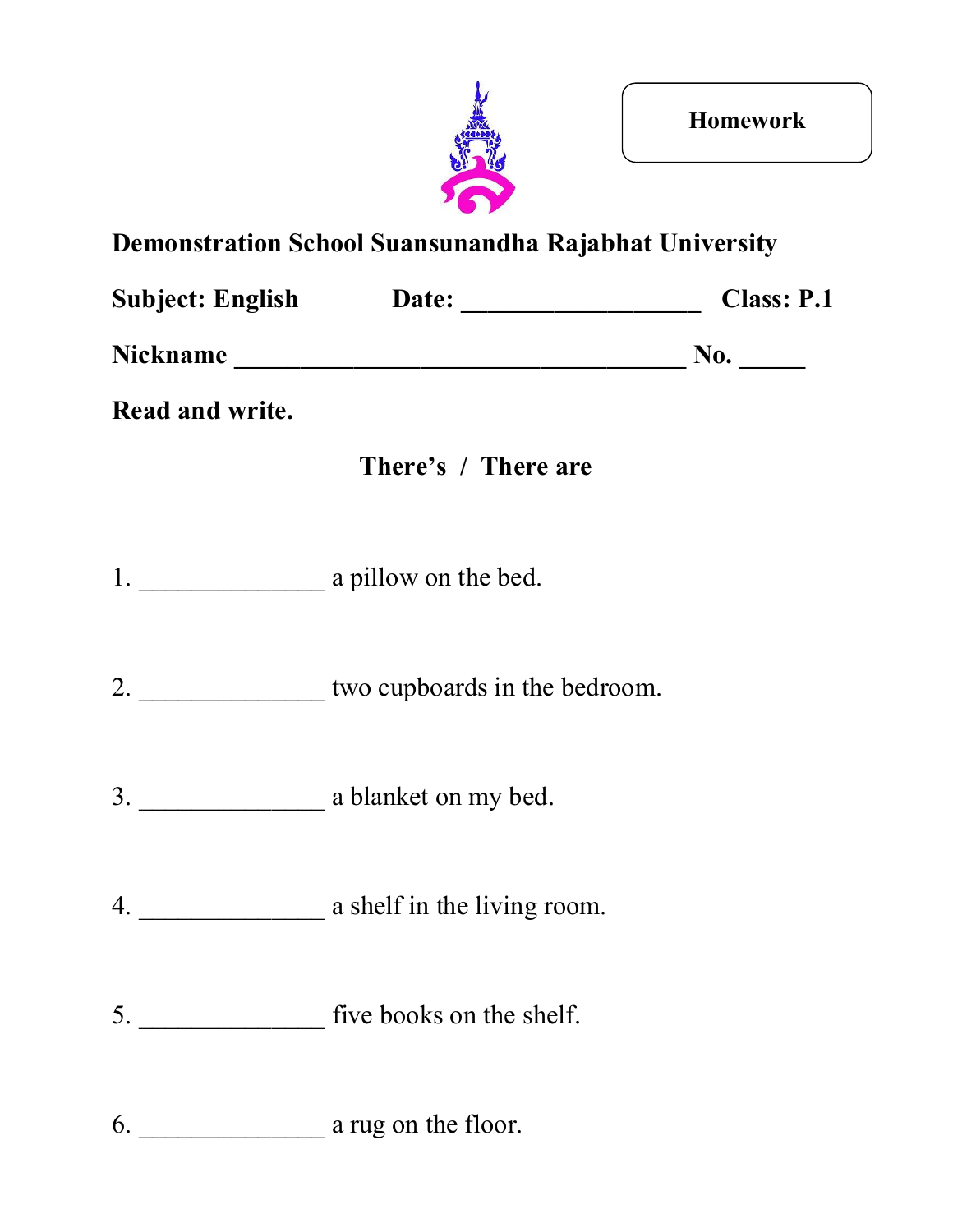Write the word under the correct picture then colour.

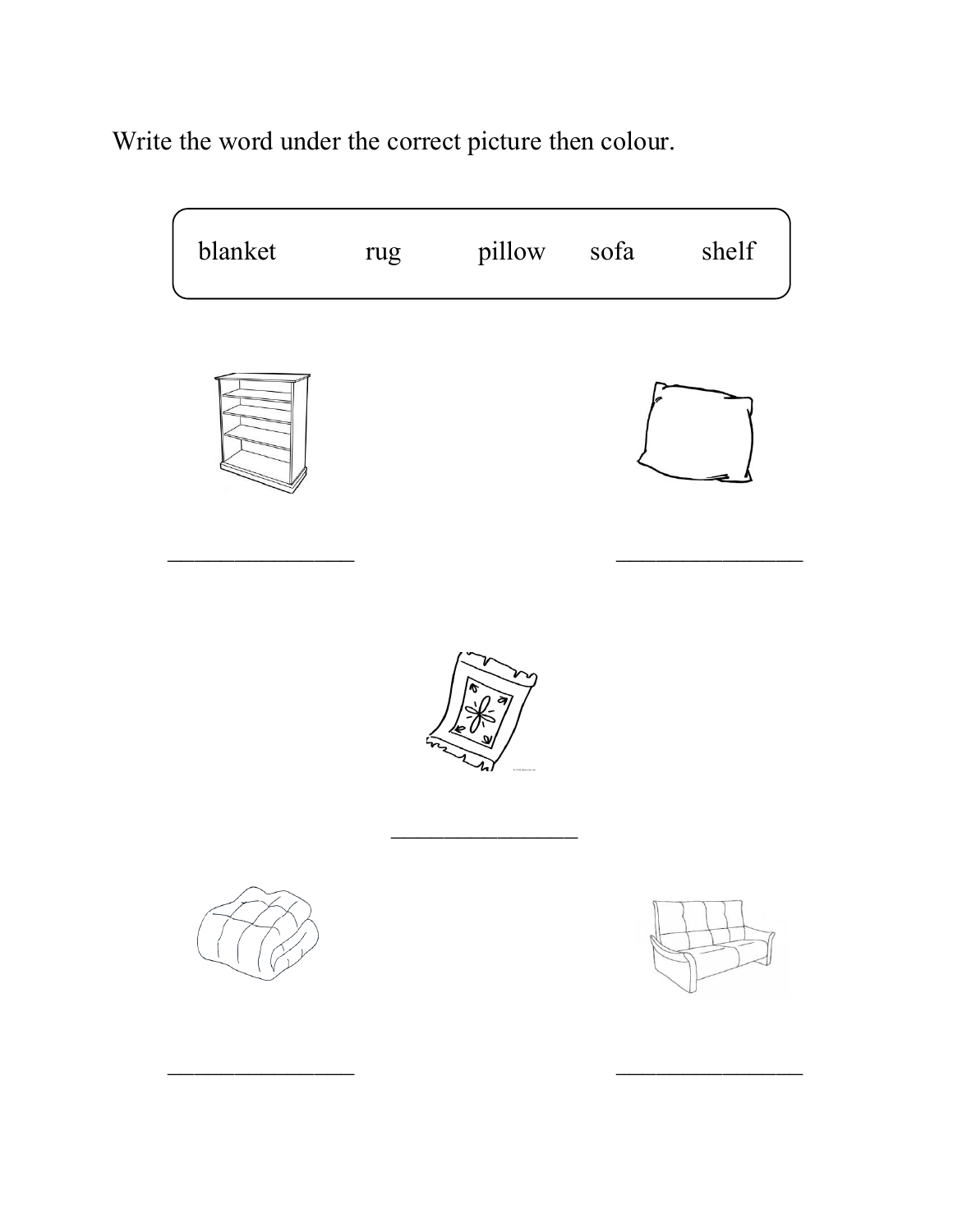

| <b>Subject: English</b> | Date: | <b>Class: P.1</b> |
|-------------------------|-------|-------------------|
| <b>Nickname</b>         |       | No.               |

## **Write and Colour.**

| socks    | tracksuit | shoes          |
|----------|-----------|----------------|
| trousers | dress     | <b>T-shirt</b> |







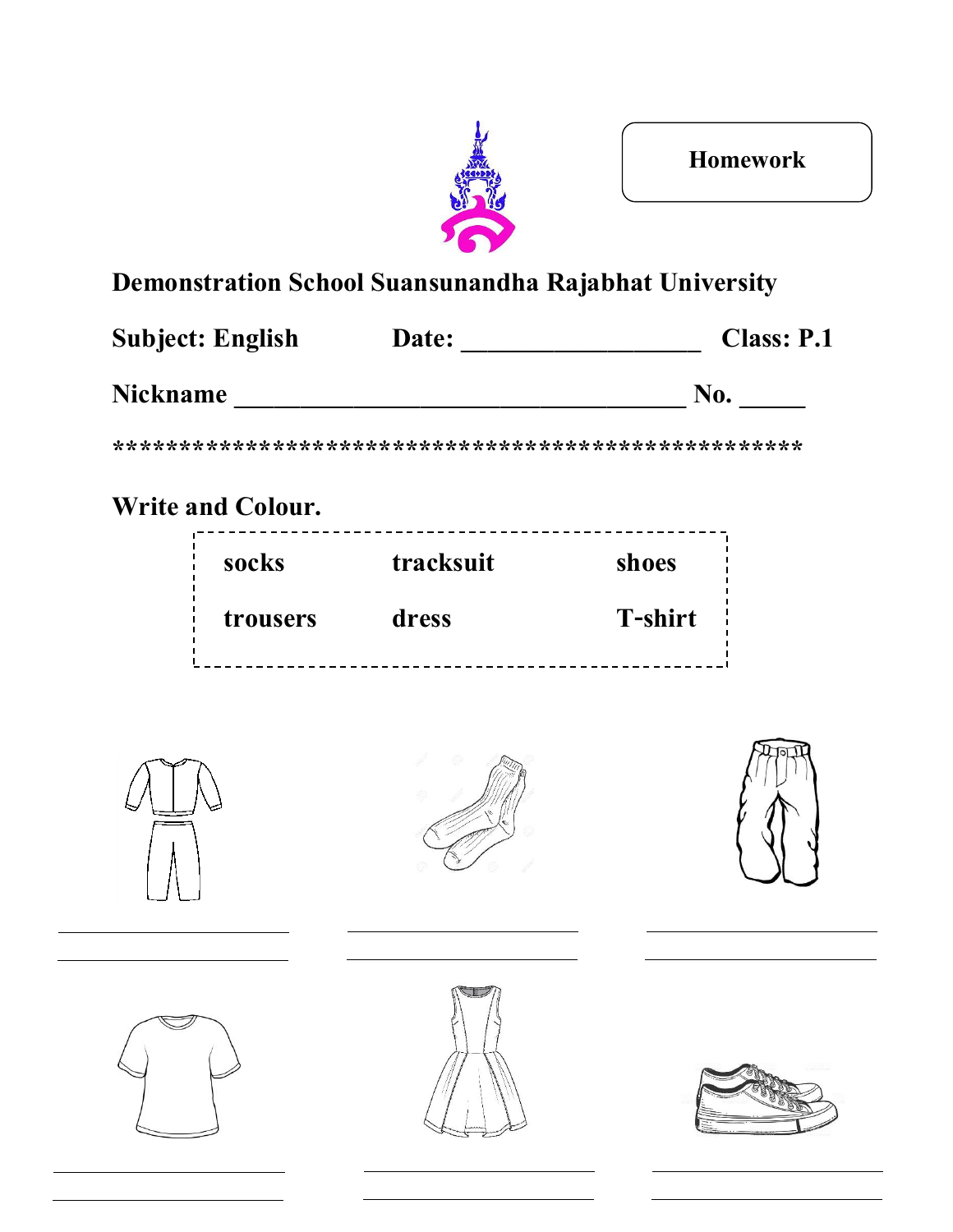**Write the sentences.**

**This is my …. / These are my ….**

<u> 1989 - Johann Barn, amerikansk politiker (d. 1989)</u>

<u> 1989 - Johann Stoff, deutscher Stoff, der Stoff, der Stoff, der Stoff, der Stoff, der Stoff, der Stoff, der S</u>

<u> 1980 - Johann Barbara, martxa alemaniar a</u>

<u> 1989 - Johann Stoff, deutscher Stoffen und der Stoffen und der Stoffen und der Stoffen und der Stoffen und der</u>

----------------------------------











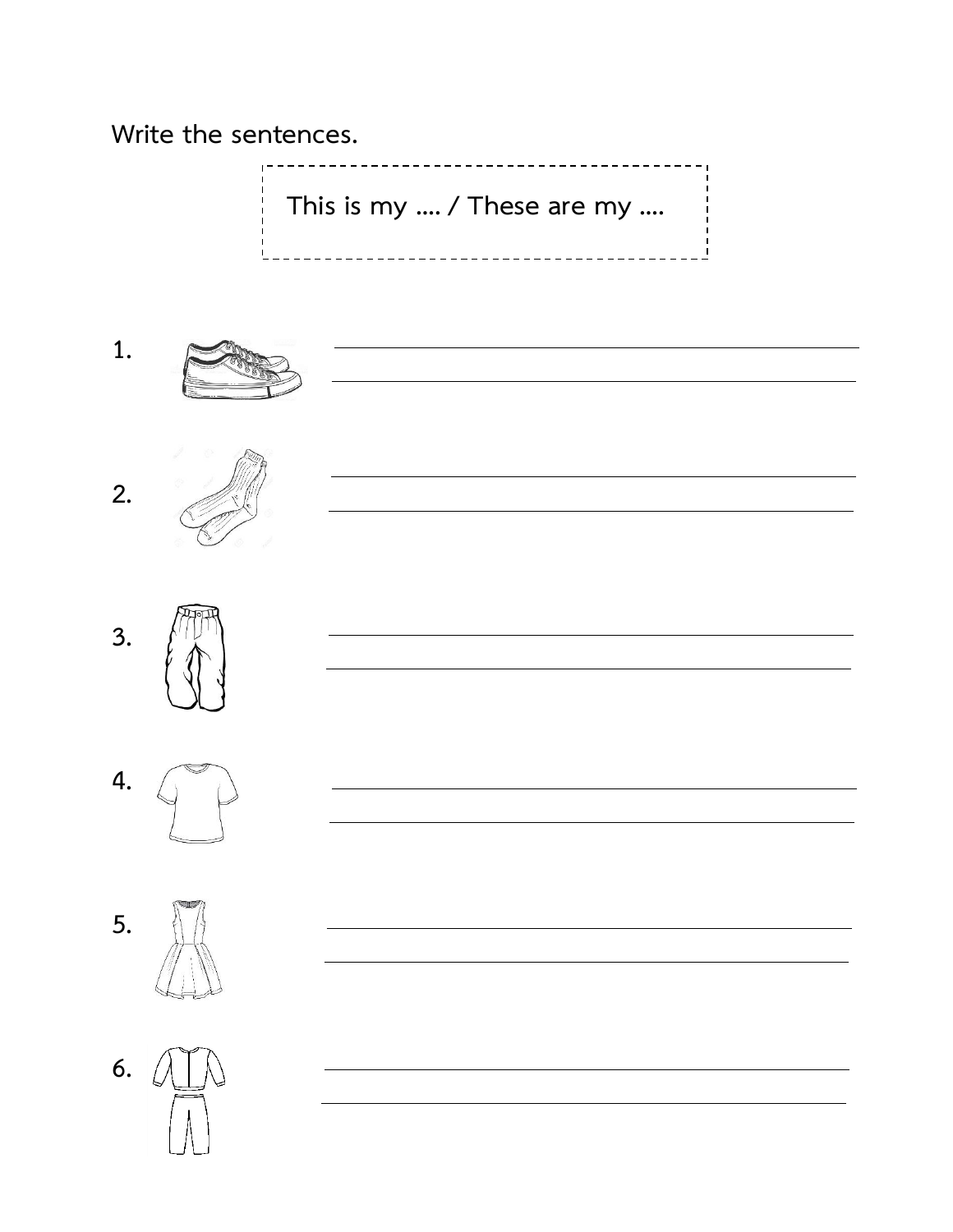

|                                      |                                                                                                                | <b>Class: P.1</b> |
|--------------------------------------|----------------------------------------------------------------------------------------------------------------|-------------------|
|                                      | Nickname Manuel And The Communication of the Communication of the Communication of the Communication of the Co | No.               |
| Write. (like / don't like)           |                                                                                                                |                   |
| $\circ$ $\circ$                      |                                                                                                                |                   |
| $^{\circ}$<br>2.                     | I giraffes.                                                                                                    |                   |
| $\circ$ $\circ$<br>3.                |                                                                                                                |                   |
| $\circ$ $\circ$<br>$\mathbf I$<br>4. | polar bears.                                                                                                   |                   |
| $\circ$ $\circ$<br>5.<br>$\mathbf I$ | monkeys.                                                                                                       |                   |
| $\circ$ $\circ$<br>6.<br>I           | elephants.                                                                                                     |                   |
| I                                    | zebras.                                                                                                        |                   |

8. I \_\_\_\_\_\_\_\_\_\_\_\_\_\_\_\_\_\_ snakes.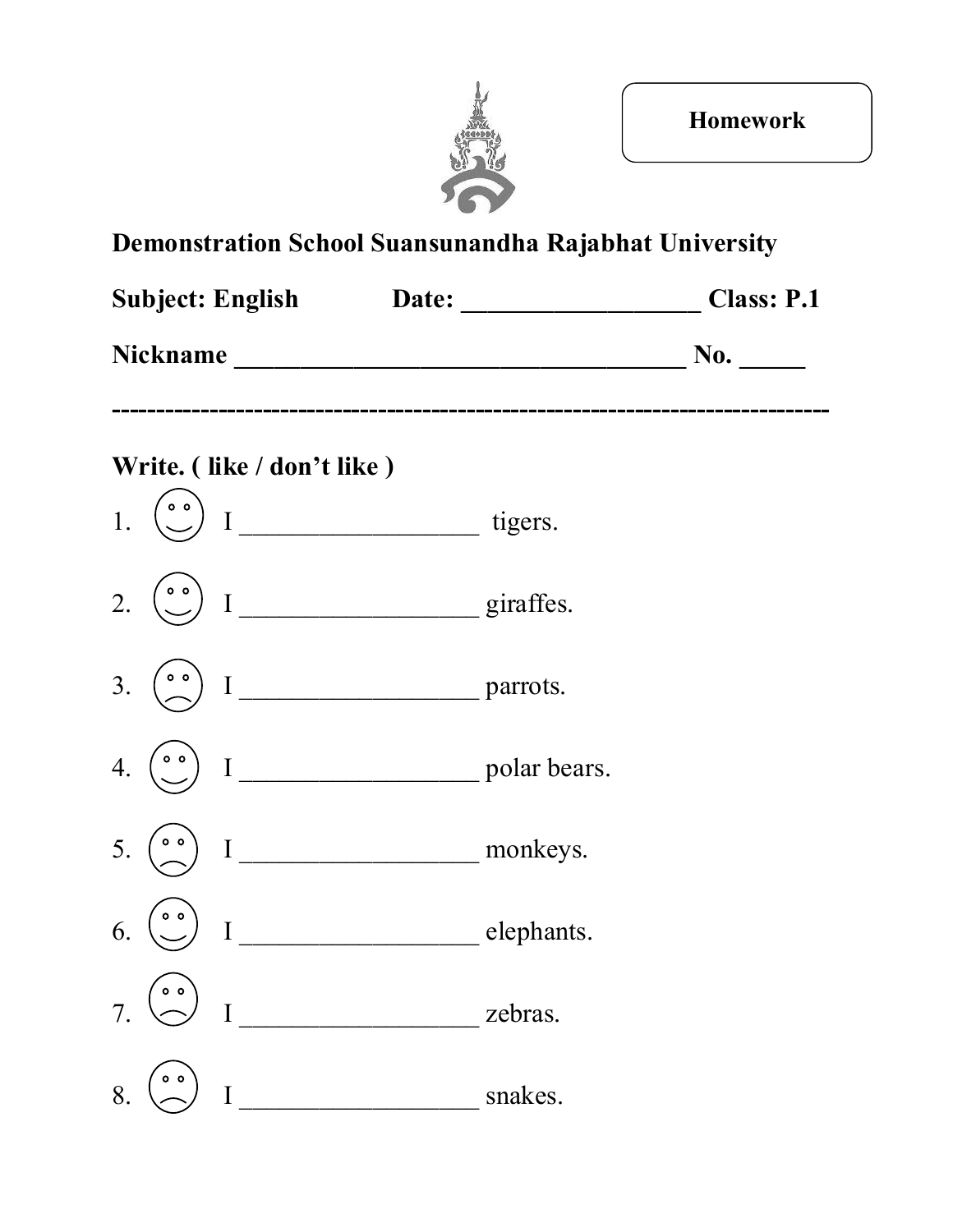### Write the sentences.





 $big/$ elephant



little / tiger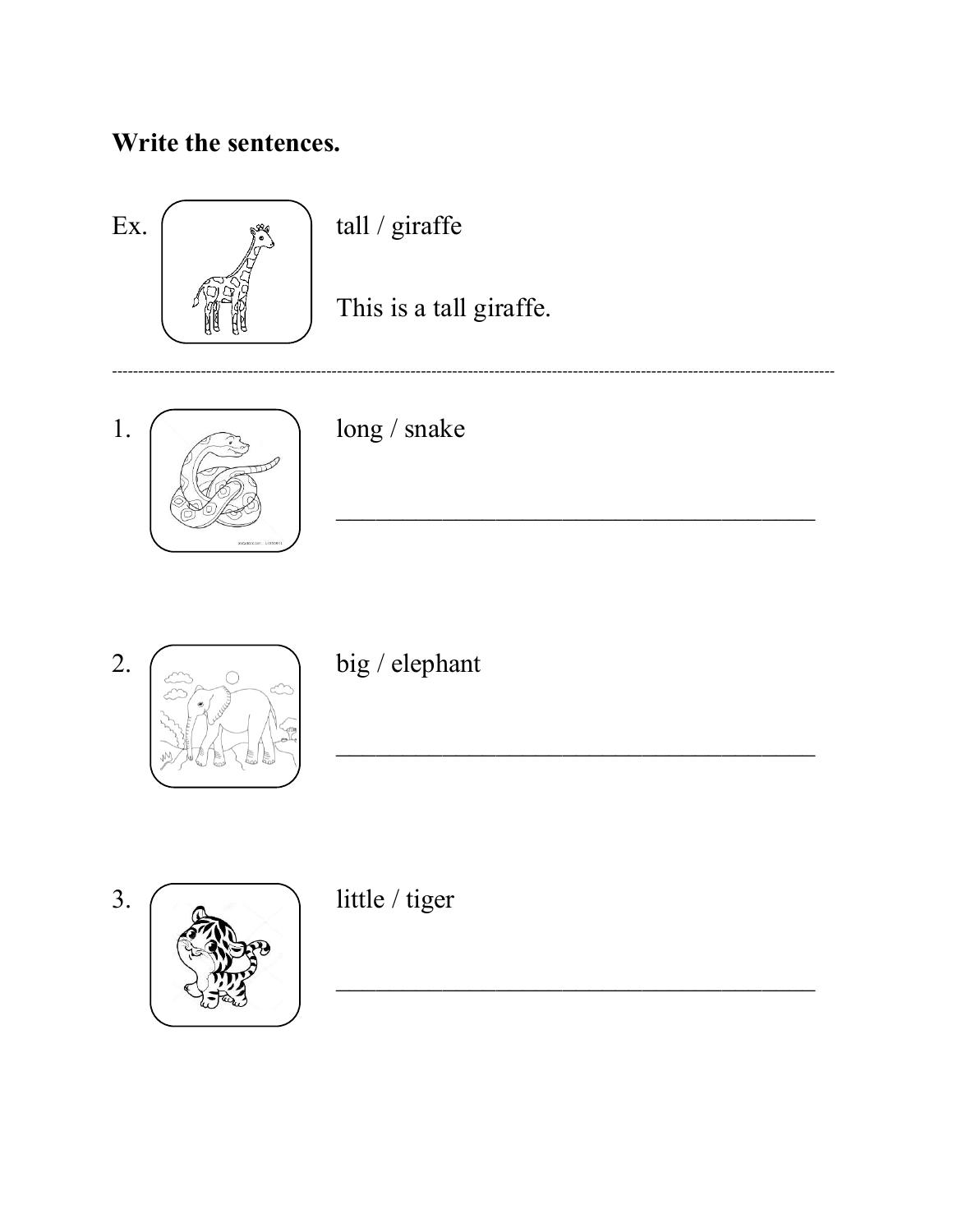

| <b>Subject: English Date:</b> | <b>Class: P.1</b> |
|-------------------------------|-------------------|
| <b>Nickname</b>               | No.               |

# **Add the adjective to the sentences.**

| 1. This is a giraffe. (tall) |
|------------------------------|
|                              |
| 2. This is a boy. (tall)     |
|                              |
| 3. This is a snake. (long)   |
|                              |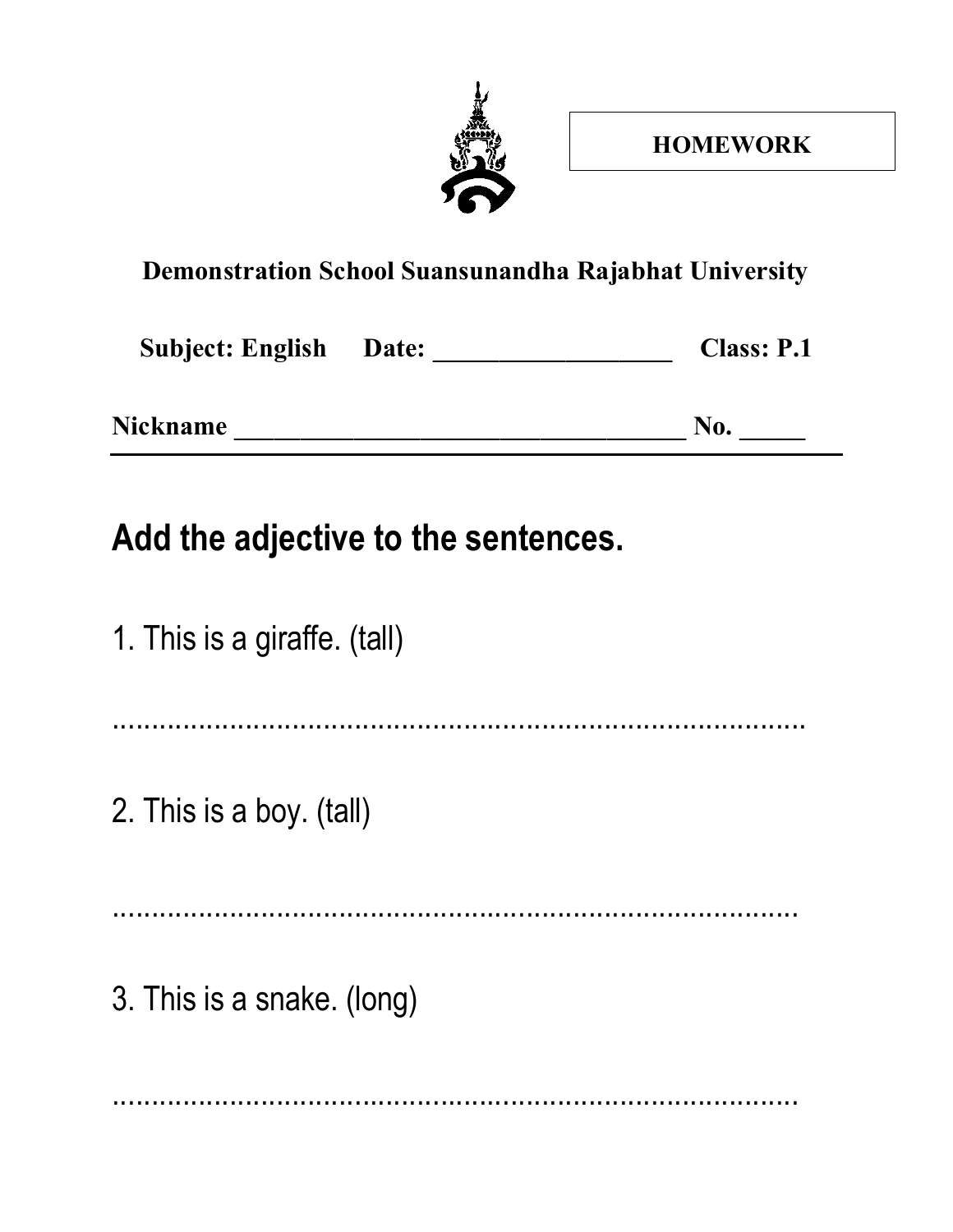4. It's got ears. (big)

5. He's got hair. (short) 6. It's a polar bear. (white) 7. She's got hair. (brown) 8. This is a building. (tall)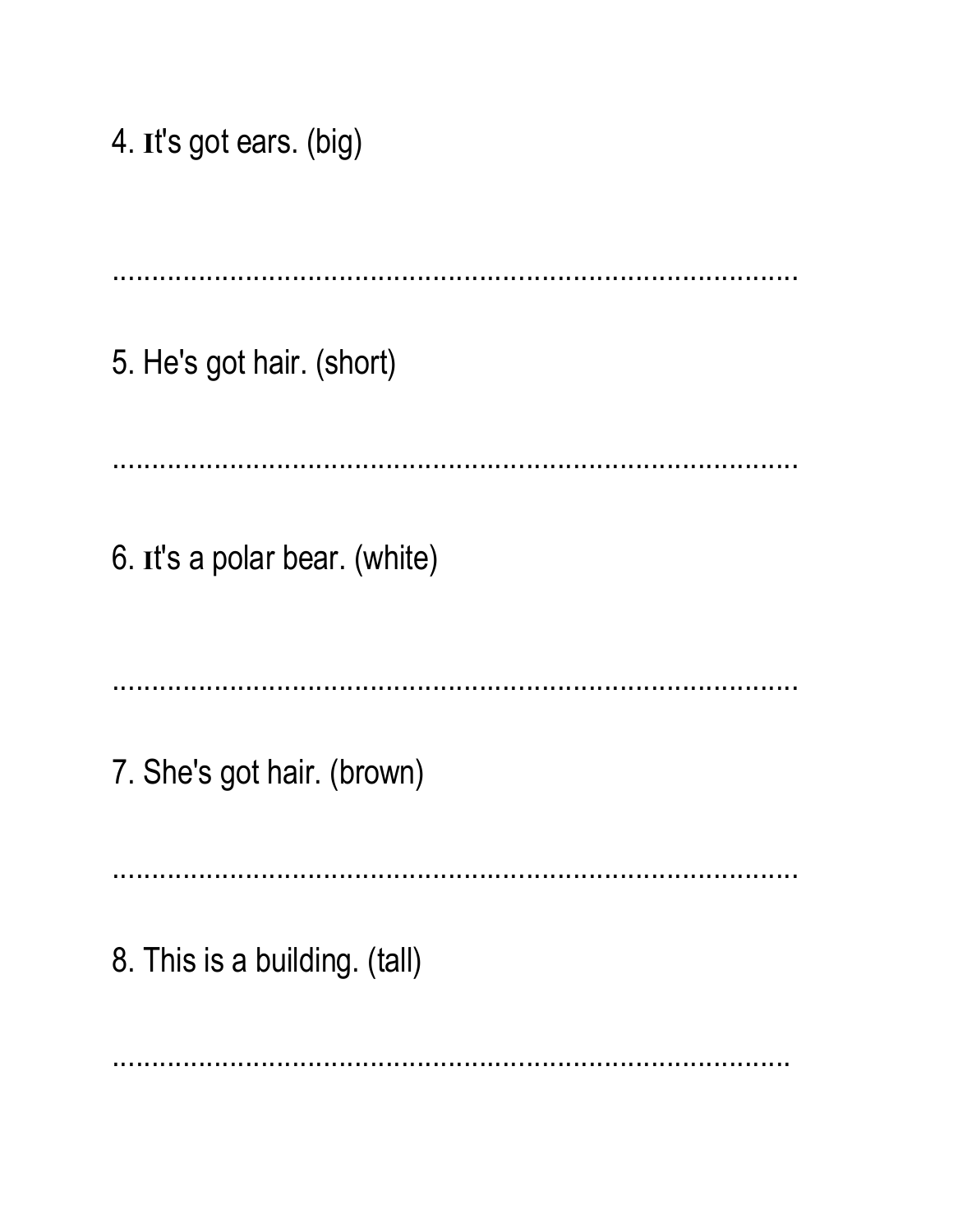

#### Subject: English

#### Nickname No.



Look at the picture and answer the questions.

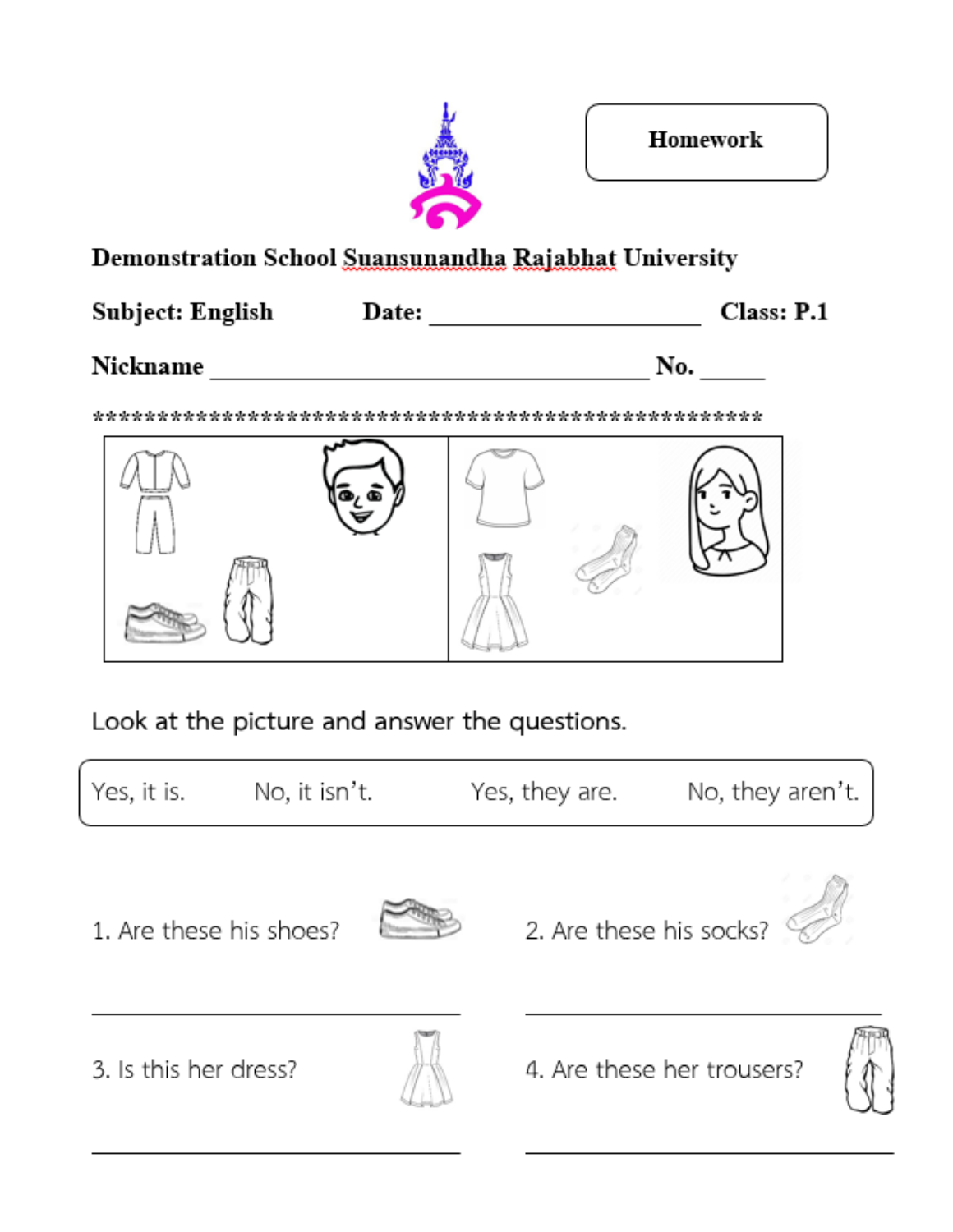### Order the words.

|            |    | 1. I these like trousers    |         |        | ä, |  |  |
|------------|----|-----------------------------|---------|--------|----|--|--|
|            |    | 2. put on I my              |         | shoes. |    |  |  |
|            |    | 3. Where's tracksuit my ?   |         |        |    |  |  |
|            |    | 4. these Are trousers his ? |         |        |    |  |  |
| 5. Billy's | ls |                             | T-shirt | ?      |    |  |  |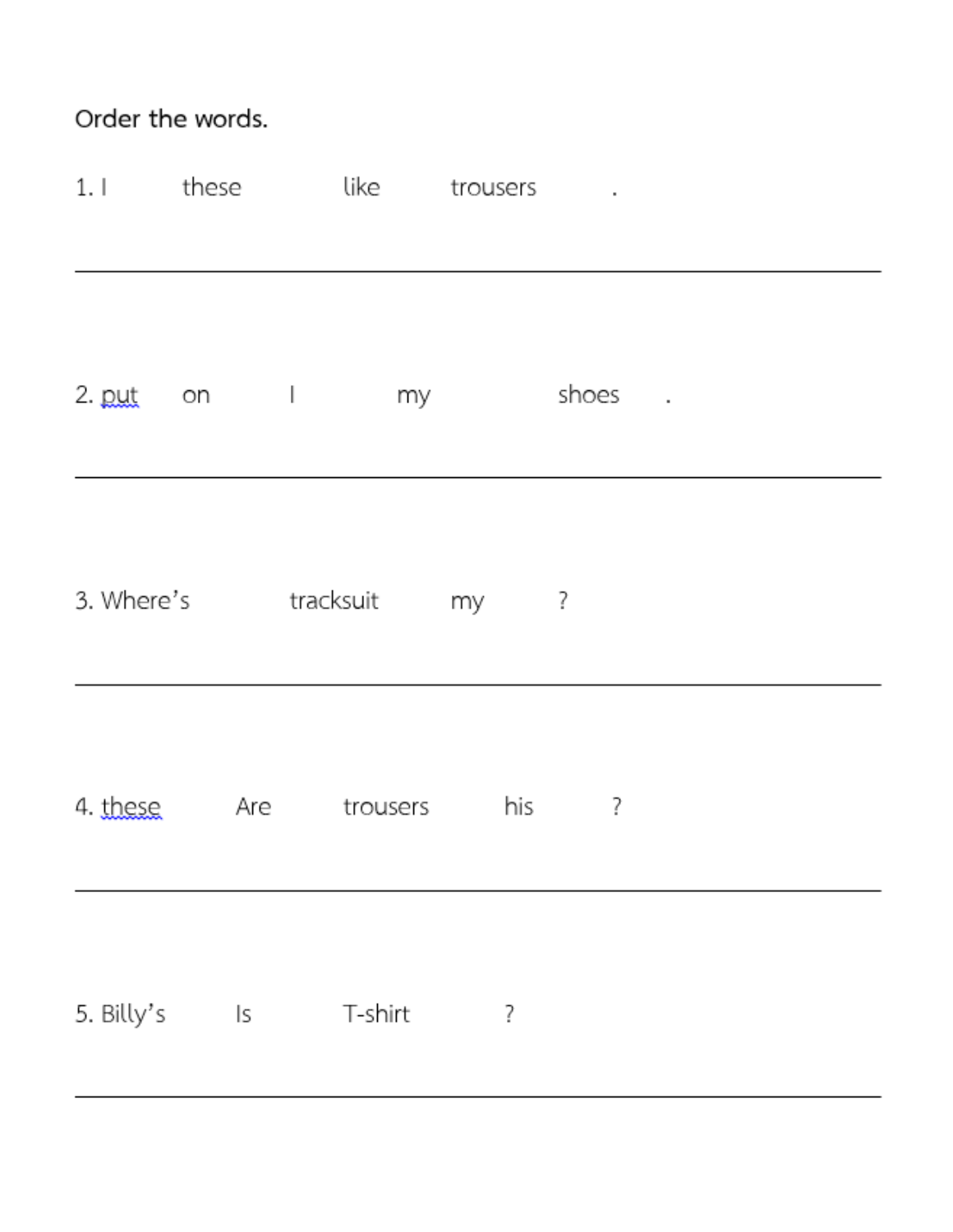

|                                    |        | <b>Subject: English Date:</b> | <b>Class: P.1</b> |
|------------------------------------|--------|-------------------------------|-------------------|
|                                    |        | No.                           |                   |
| Circle the odd – one – out. Write. |        |                               |                   |
|                                    |        |                               |                   |
| 1. triangle circle                 |        | rice                          |                   |
|                                    |        |                               |                   |
| 2. giraffe rectangle               |        | seal                          |                   |
|                                    |        |                               |                   |
| 3. milk                            | water  | parrot                        |                   |
| 4. snake                           | yogurt | monkey                        |                   |
|                                    |        |                               |                   |
| 5. polar bear seal                 |        | meat                          |                   |
|                                    |        |                               |                   |
| 6. diamond                         | circle | fish                          |                   |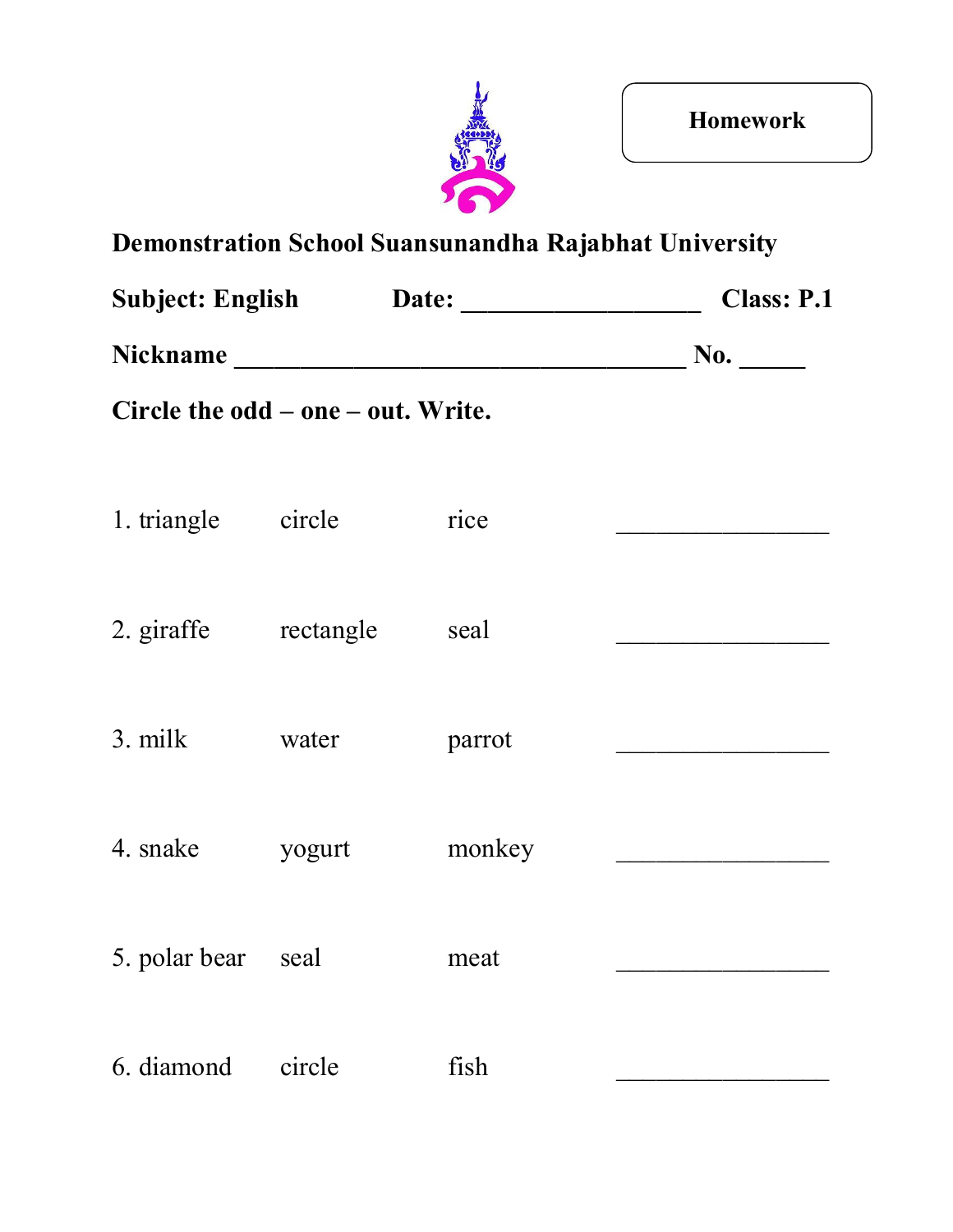**Answer the questions.**

**Yes, I do. / No, I don't.**

 $\overline{\phantom{a}}$  , where  $\overline{\phantom{a}}$  , where  $\overline{\phantom{a}}$  ,  $\overline{\phantom{a}}$  ,  $\overline{\phantom{a}}$  ,  $\overline{\phantom{a}}$  ,  $\overline{\phantom{a}}$  ,  $\overline{\phantom{a}}$  ,  $\overline{\phantom{a}}$  ,  $\overline{\phantom{a}}$  ,  $\overline{\phantom{a}}$  ,  $\overline{\phantom{a}}$  ,  $\overline{\phantom{a}}$  ,  $\overline{\phantom{a}}$  ,  $\overline{\phantom{a}}$  ,

 $\overline{\phantom{a}}$  , where  $\overline{\phantom{a}}$  , where  $\overline{\phantom{a}}$  ,  $\overline{\phantom{a}}$  ,  $\overline{\phantom{a}}$  ,  $\overline{\phantom{a}}$  ,  $\overline{\phantom{a}}$  ,  $\overline{\phantom{a}}$  ,  $\overline{\phantom{a}}$  ,  $\overline{\phantom{a}}$  ,  $\overline{\phantom{a}}$  ,  $\overline{\phantom{a}}$  ,  $\overline{\phantom{a}}$  ,  $\overline{\phantom{a}}$  ,  $\overline{\phantom{a}}$  ,

 $\overline{\phantom{a}}$  , where  $\overline{\phantom{a}}$  , where  $\overline{\phantom{a}}$  ,  $\overline{\phantom{a}}$  ,  $\overline{\phantom{a}}$  ,  $\overline{\phantom{a}}$  ,  $\overline{\phantom{a}}$  ,  $\overline{\phantom{a}}$  ,  $\overline{\phantom{a}}$  ,  $\overline{\phantom{a}}$  ,  $\overline{\phantom{a}}$  ,  $\overline{\phantom{a}}$  ,  $\overline{\phantom{a}}$  ,  $\overline{\phantom{a}}$  ,  $\overline{\phantom{a}}$  ,

 $\overline{\phantom{a}}$  , where  $\overline{\phantom{a}}$  , where  $\overline{\phantom{a}}$  ,  $\overline{\phantom{a}}$  ,  $\overline{\phantom{a}}$  ,  $\overline{\phantom{a}}$  ,  $\overline{\phantom{a}}$  ,  $\overline{\phantom{a}}$  ,  $\overline{\phantom{a}}$  ,  $\overline{\phantom{a}}$  ,  $\overline{\phantom{a}}$  ,  $\overline{\phantom{a}}$  ,  $\overline{\phantom{a}}$  ,  $\overline{\phantom{a}}$  ,  $\overline{\phantom{a}}$  ,

 $\overline{\phantom{a}}$  , where  $\overline{\phantom{a}}$  , where  $\overline{\phantom{a}}$  ,  $\overline{\phantom{a}}$  ,  $\overline{\phantom{a}}$  ,  $\overline{\phantom{a}}$  ,  $\overline{\phantom{a}}$  ,  $\overline{\phantom{a}}$  ,  $\overline{\phantom{a}}$  ,  $\overline{\phantom{a}}$  ,  $\overline{\phantom{a}}$  ,  $\overline{\phantom{a}}$  ,  $\overline{\phantom{a}}$  ,  $\overline{\phantom{a}}$  ,  $\overline{\phantom{a}}$  ,

1. Do you like rice?

2. Do you like meat?

3. Do you like carrots?

4. Do you like yogurt?

5. Do you like fish?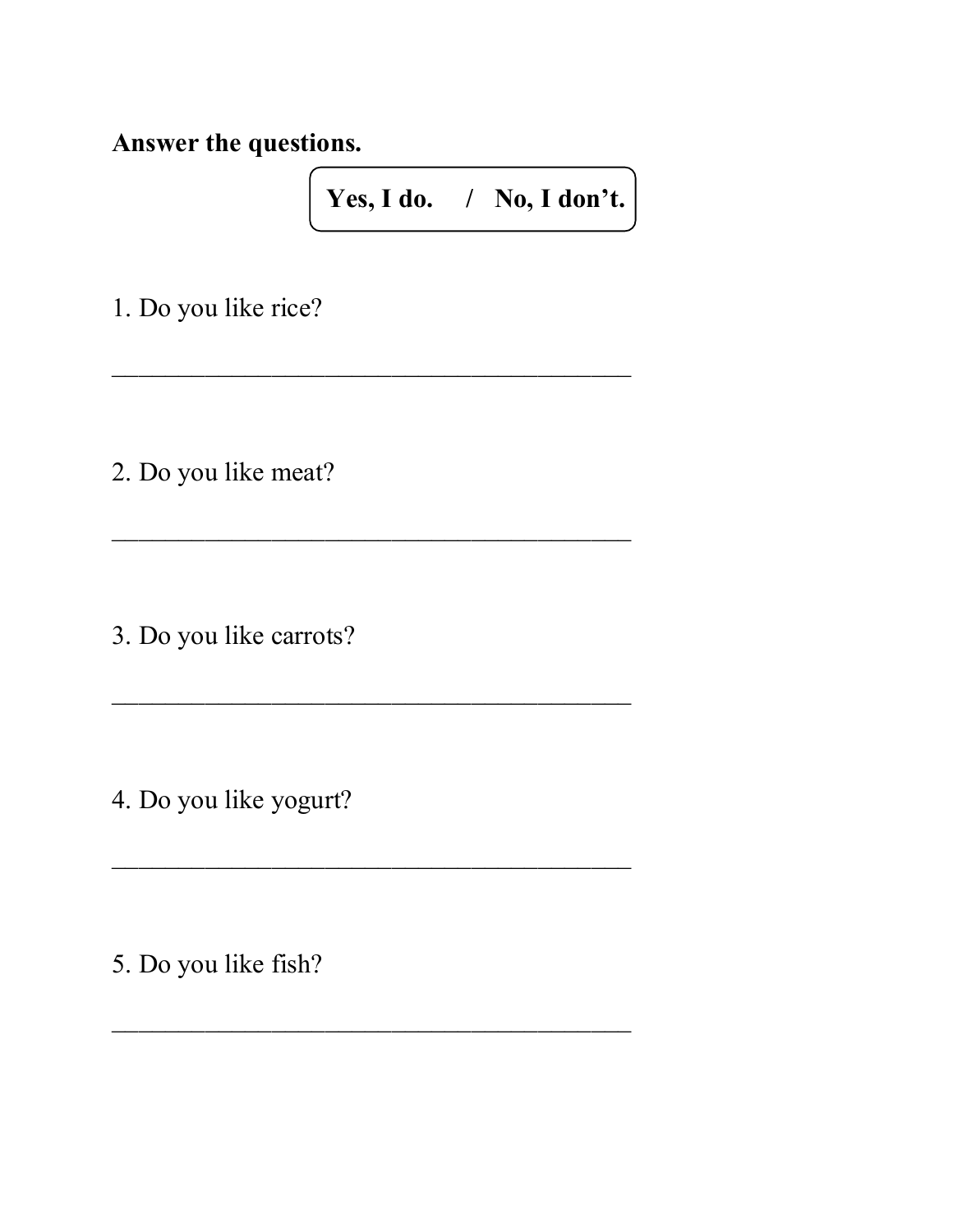

| <b>Subject: English</b> | Date: | <b>Class: P.1</b> |
|-------------------------|-------|-------------------|
| <b>Nickname</b>         |       | No.               |

**\*\*\*\*\*\*\*\*\*\*\*\*\*\*\*\*\*\*\*\*\*\*\*\*\*\*\*\*\*\*\*\*\*\*\*\*\*\*\*\*\*\*\*\*\*\*\*\*\*\*\*\*\*\***

# **Read and tick**  $(\sqrt{})$ **.**

My name is Mark. I have got two best friends. He is Robert.

He's got blue eyes. He's got short hair. It's brown and curly.

Jorge is also my friend. He's got brown eyes. He's got short

hair. His hair is straight and blond.

| <b>Name</b> | hair |  |  | hair                                                     |  | eyes |  |      |
|-------------|------|--|--|----------------------------------------------------------|--|------|--|------|
|             |      |  |  | black   brown   blond   straight   curly   black   brown |  |      |  | blue |
| Robert      |      |  |  |                                                          |  |      |  |      |
| Jorge       |      |  |  |                                                          |  |      |  |      |

#### **Write the short form.**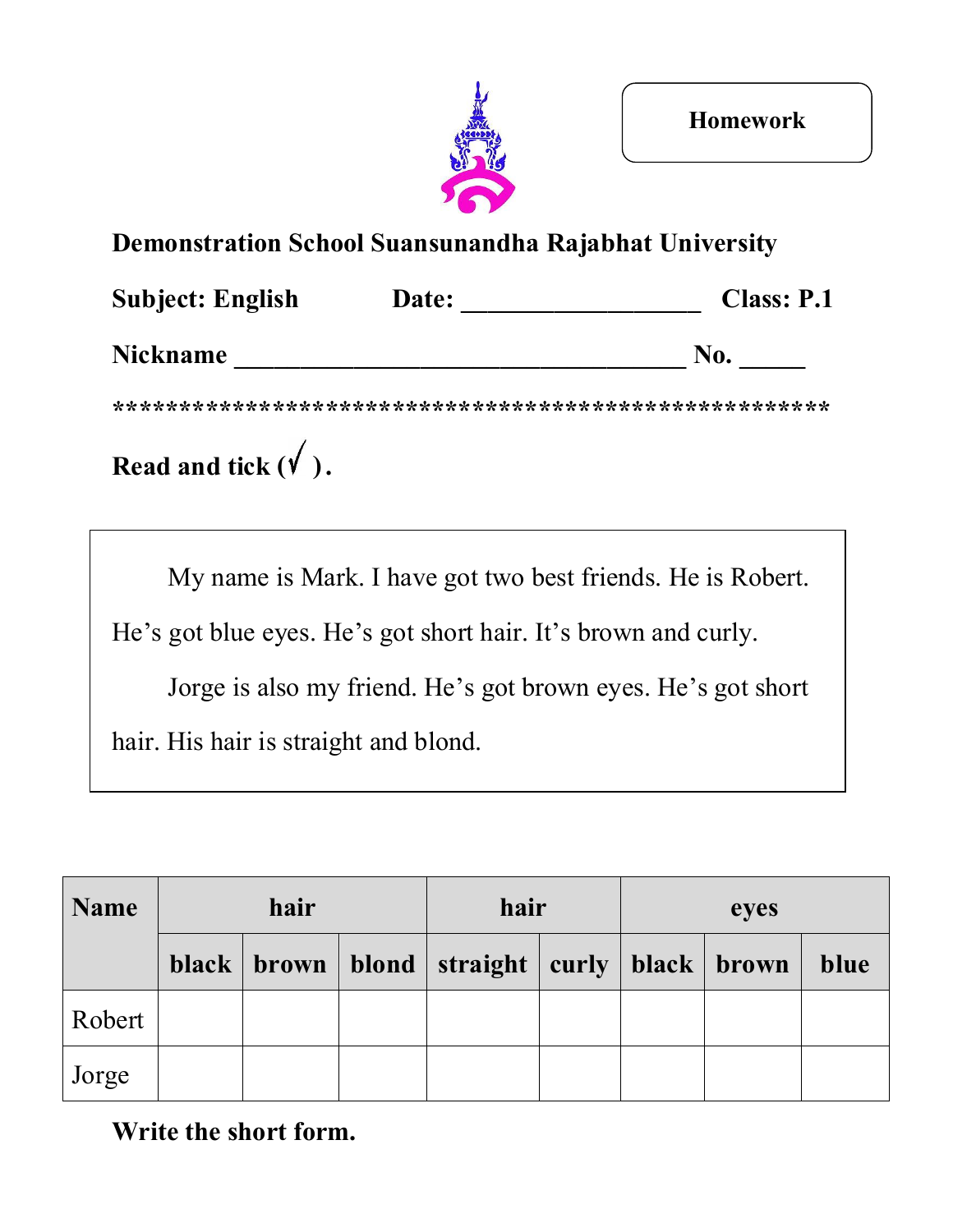1. I have got long hair.

2. He has got short hair.

3. It has got black eyes.

4. She has got blue eyes.

5. I have got curly hair.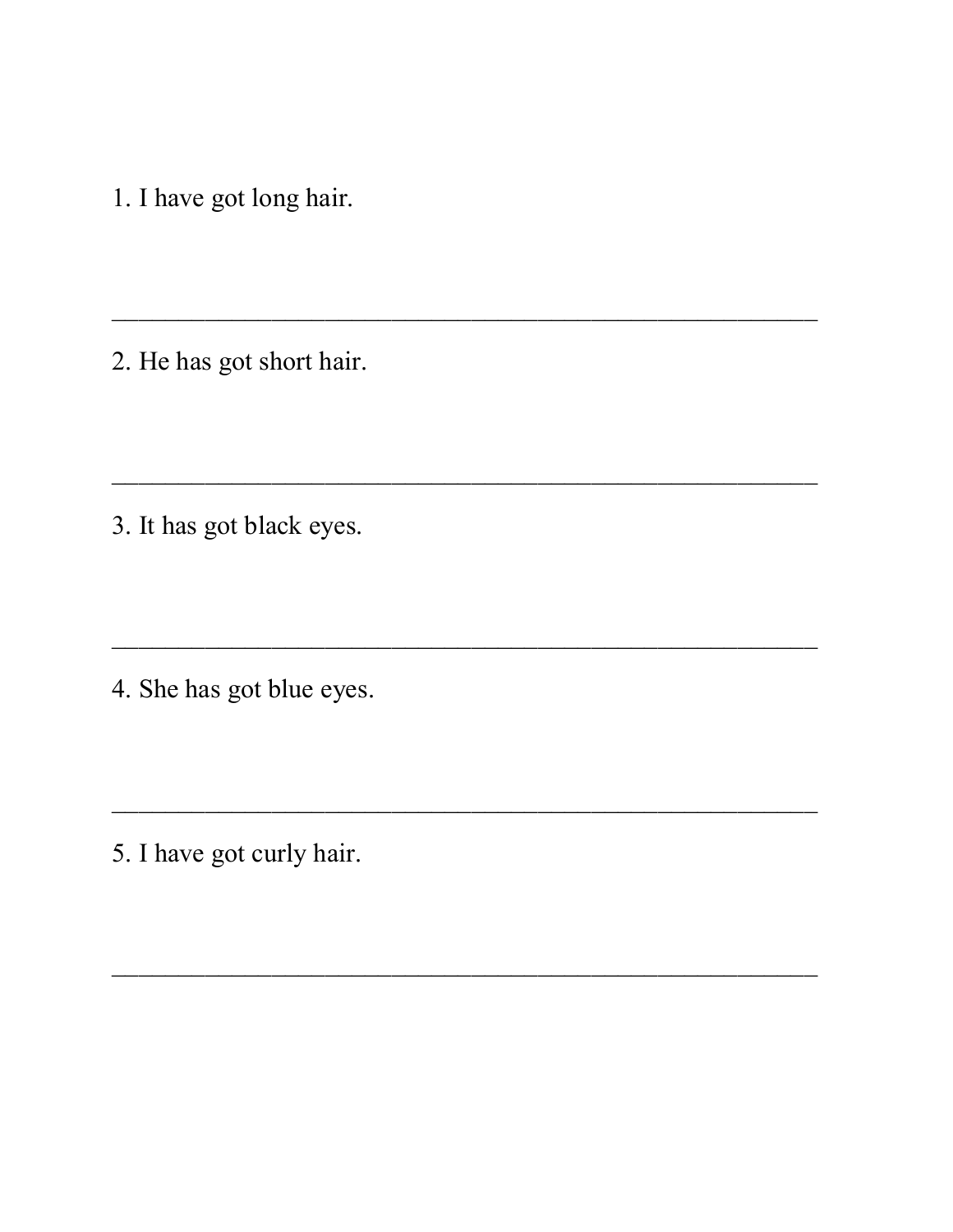

| Date: | <b>Class: P.1</b> |
|-------|-------------------|
|       | No.               |
|       |                   |

**---------------------------------------------------------------------------------**

### **Write the words in the correct box.**

| biscuit                   | coat      | hat         | cardigan        | tracksuit |
|---------------------------|-----------|-------------|-----------------|-----------|
| $\frac{1}{1}$ dining room | pineapple | bedroom     | shoes           | cherries  |
| $\frac{1}{2}$ kitchen     | bathroom  | living room | sandwich tomato |           |

| Clothes | Food | Rooms |
|---------|------|-------|
|         |      |       |
|         |      |       |
|         |      |       |
|         |      |       |
|         |      |       |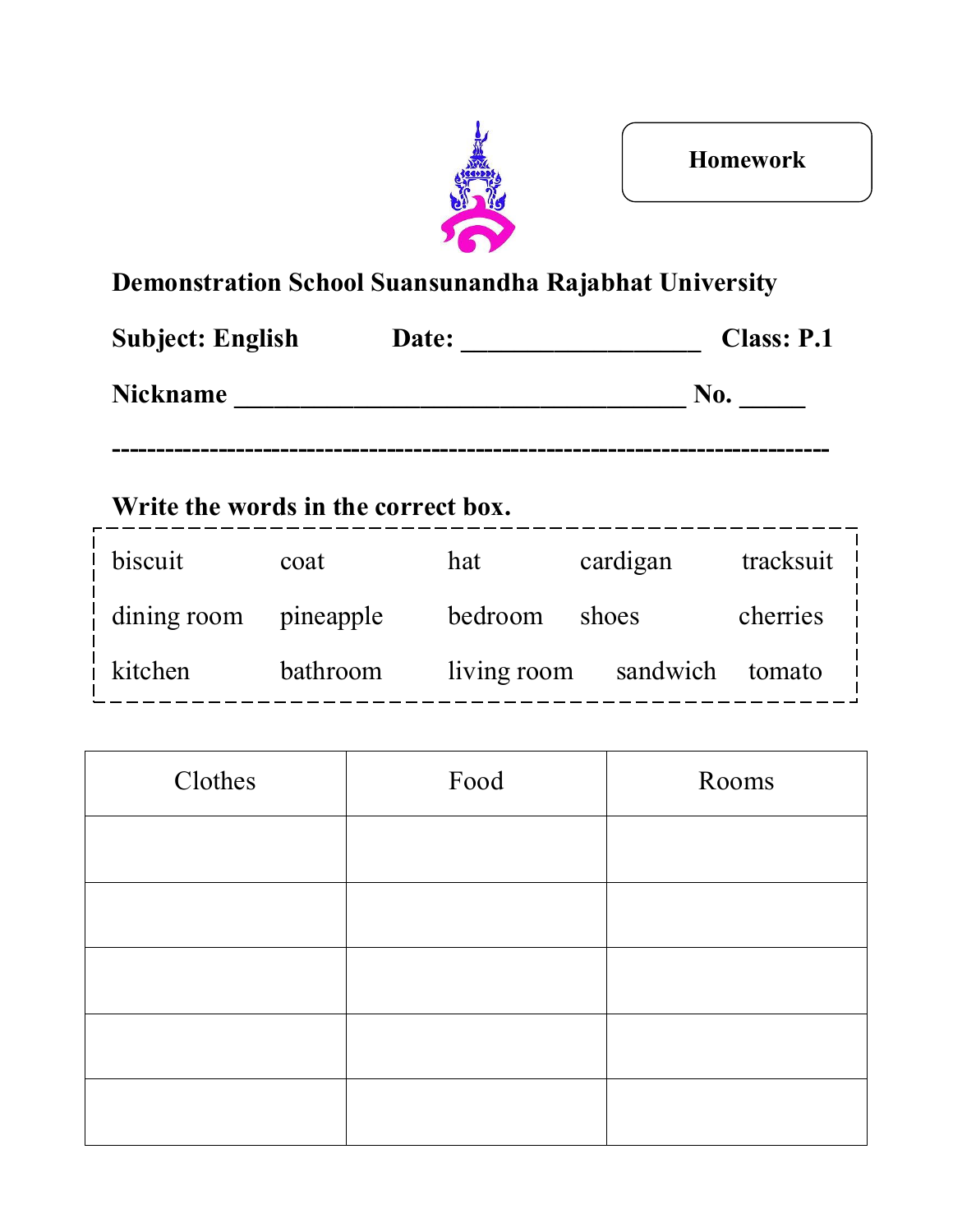| Fill in the blanks.                         |       | .___________________________                           |        |
|---------------------------------------------|-------|--------------------------------------------------------|--------|
| Tim                                         | seven | spaghetti                                              | house  |
|                                             |       | blue chick student<br>-------------------------------- | family |
|                                             |       | My name's ________________________________.            |        |
|                                             |       |                                                        |        |
|                                             |       |                                                        |        |
| My favourite food is ____________________.  |       |                                                        |        |
| My favourite colour is ___________________. |       |                                                        |        |
|                                             |       |                                                        |        |
|                                             |       |                                                        |        |
| I've got a little                           |       |                                                        |        |

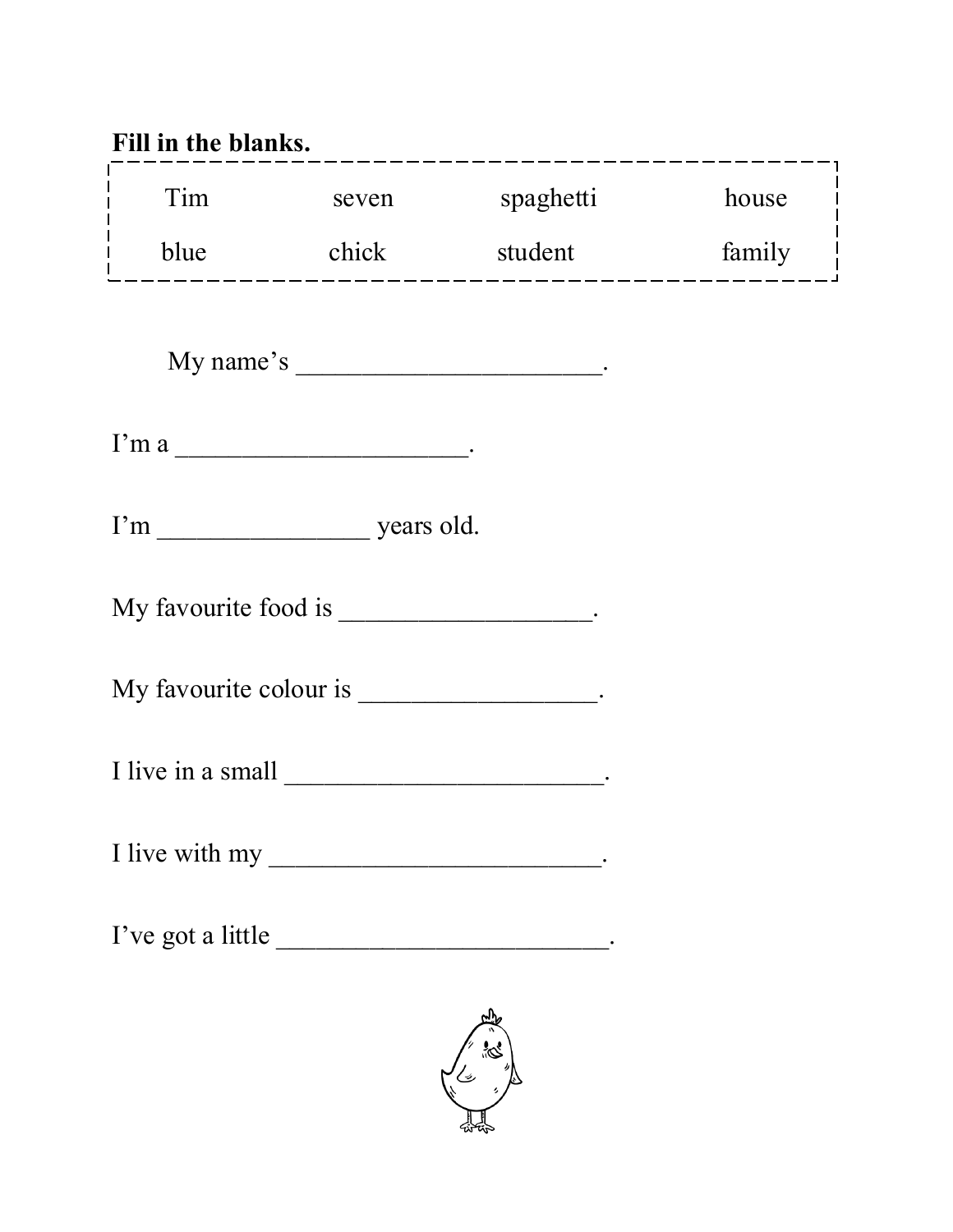

| <b>Subject: English</b> | Date: | <b>Class: P.1</b> |
|-------------------------|-------|-------------------|
| <b>Nickname</b>         |       | No.               |

#### **Look at the picture and write.**

| circle | triangle | square | rectangle |
|--------|----------|--------|-----------|
|--------|----------|--------|-----------|

1. It's got four sides. They're all the same.

It's a  $\hfill$ 

2. It's hasn't got side.

It's a  $\frac{1}{\frac{1}{\sqrt{1-\frac{1}{\sqrt{1-\frac{1}{\sqrt{1-\frac{1}{\sqrt{1-\frac{1}{\sqrt{1-\frac{1}{\sqrt{1-\frac{1}{\sqrt{1-\frac{1}{\sqrt{1-\frac{1}{\sqrt{1-\frac{1}{\sqrt{1-\frac{1}{\sqrt{1-\frac{1}{\sqrt{1-\frac{1}{\sqrt{1-\frac{1}{\sqrt{1-\frac{1}{\sqrt{1-\frac{1}{\sqrt{1-\frac{1}{\sqrt{1-\frac{1}{\sqrt{1-\frac{1}{\sqrt{1-\frac{1}{\sqrt{1-\frac{1}{\sqrt{1-\frac{1}{\sqrt{1-\frac{1}{\sqrt{1-\$ 

3. It's got four sides. Two are long. Two are shorts.

It's a  $\frac{1}{\frac{1}{\sqrt{1-\frac{1}{\sqrt{1-\frac{1}{\sqrt{1-\frac{1}{\sqrt{1-\frac{1}{\sqrt{1-\frac{1}{\sqrt{1-\frac{1}{\sqrt{1-\frac{1}{\sqrt{1-\frac{1}{\sqrt{1-\frac{1}{\sqrt{1-\frac{1}{\sqrt{1-\frac{1}{\sqrt{1-\frac{1}{\sqrt{1-\frac{1}{\sqrt{1-\frac{1}{\sqrt{1-\frac{1}{\sqrt{1-\frac{1}{\sqrt{1-\frac{1}{\sqrt{1-\frac{1}{\sqrt{1-\frac{1}{\sqrt{1-\frac{1}{\sqrt{1-\frac{1}{\sqrt{1-\frac{1}{\sqrt{1-\$ 

4. It's got three sides

It's a  $\qquad$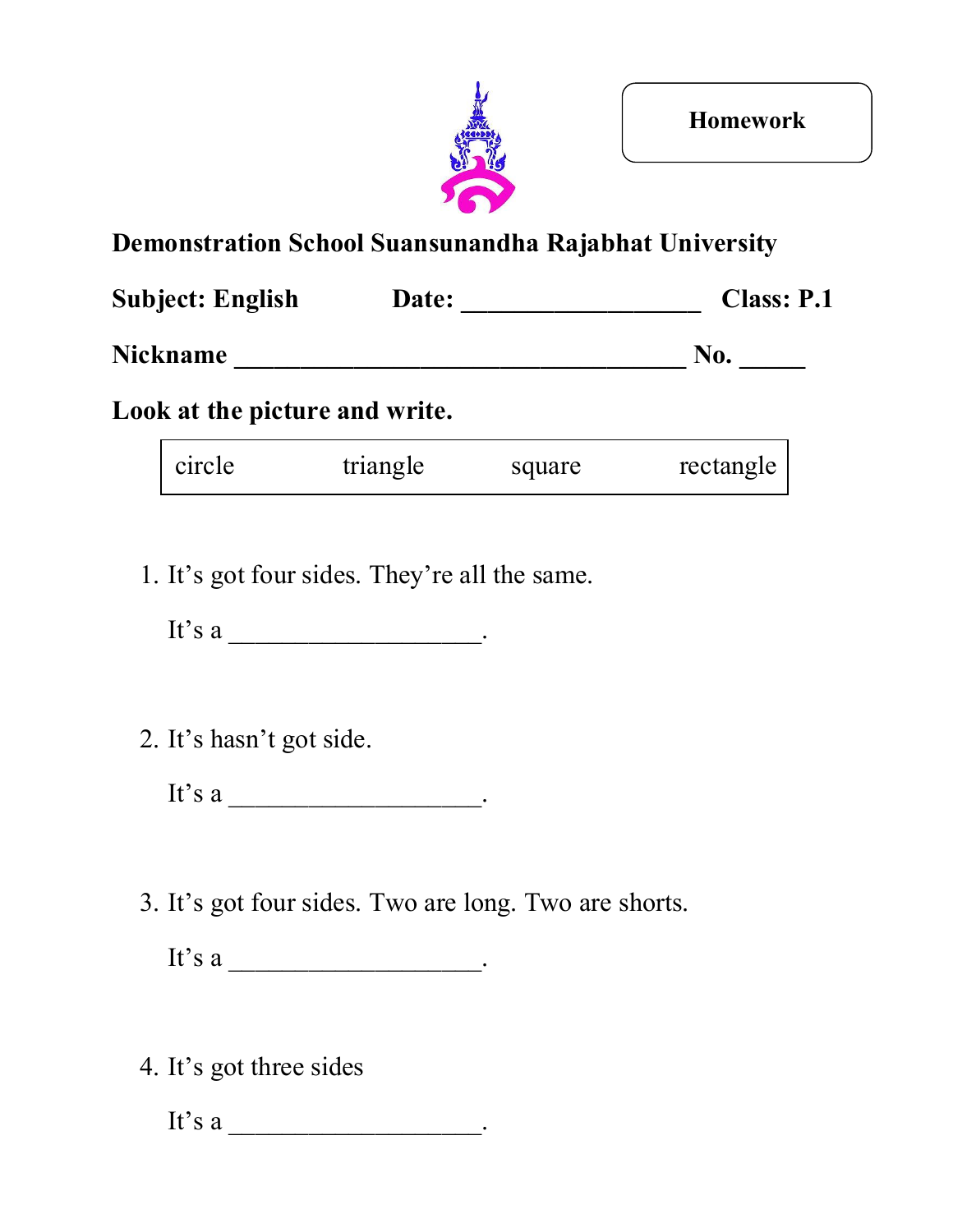### **Write the long form and short form.**

| <b>Long form</b>       | <b>Short form</b>        |
|------------------------|--------------------------|
|                        |                          |
| I have got long hair   |                          |
|                        |                          |
|                        | I've got short hair.     |
|                        |                          |
| I have got curly hair  |                          |
|                        |                          |
| She has got blue eyes. |                          |
|                        |                          |
|                        | She's got straight hair. |
|                        |                          |
|                        | He's got black hair.     |
|                        |                          |
| He has got green eyes. |                          |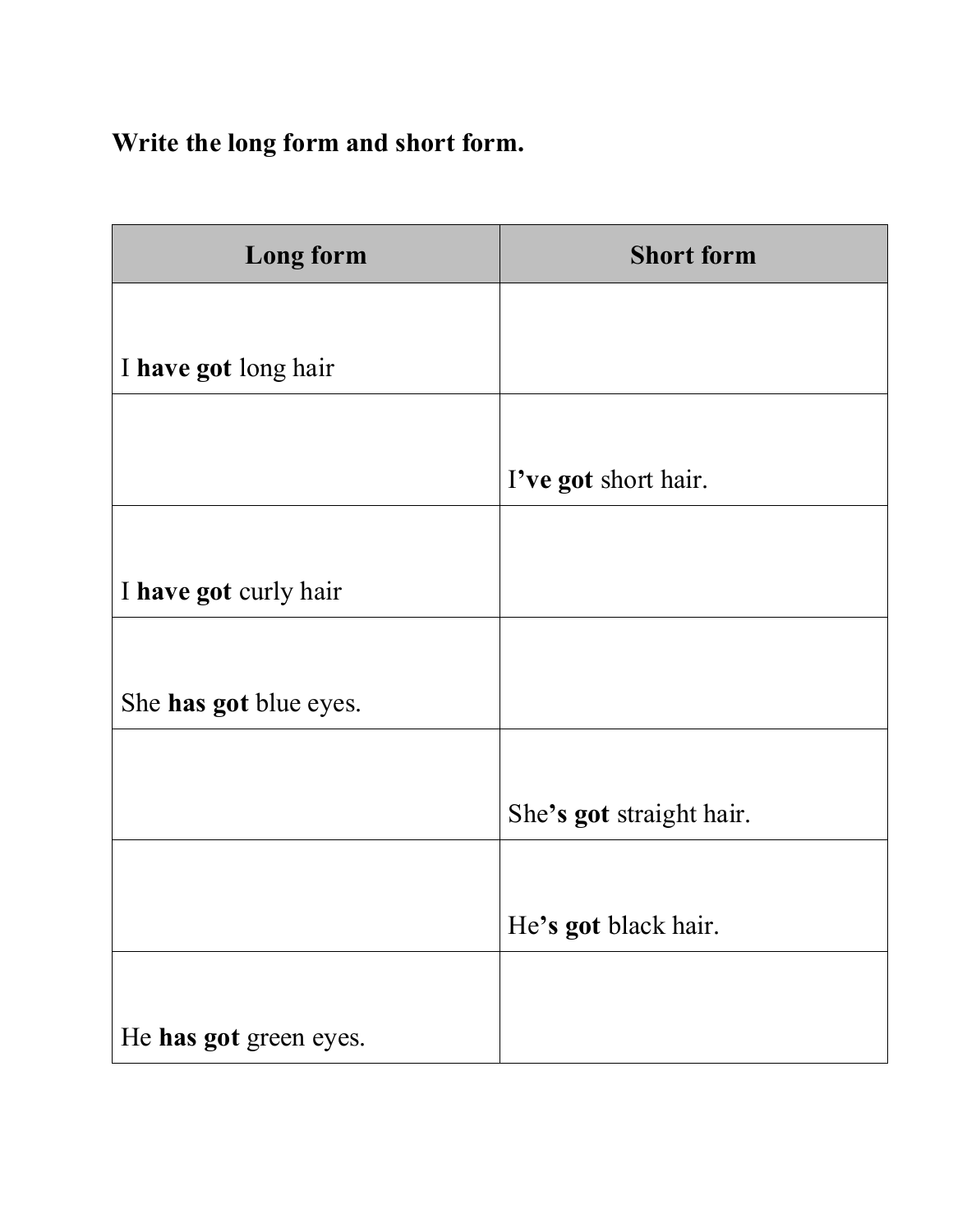

**Homework**

### **Demonstration School Suansunandha Rajabhat University**

| <b>Subject: English</b> | Date: | <b>Class: P.1</b> |
|-------------------------|-------|-------------------|
| <b>Nickname</b>         |       | No.               |

Look at the pictures and write **can** / **can't** .